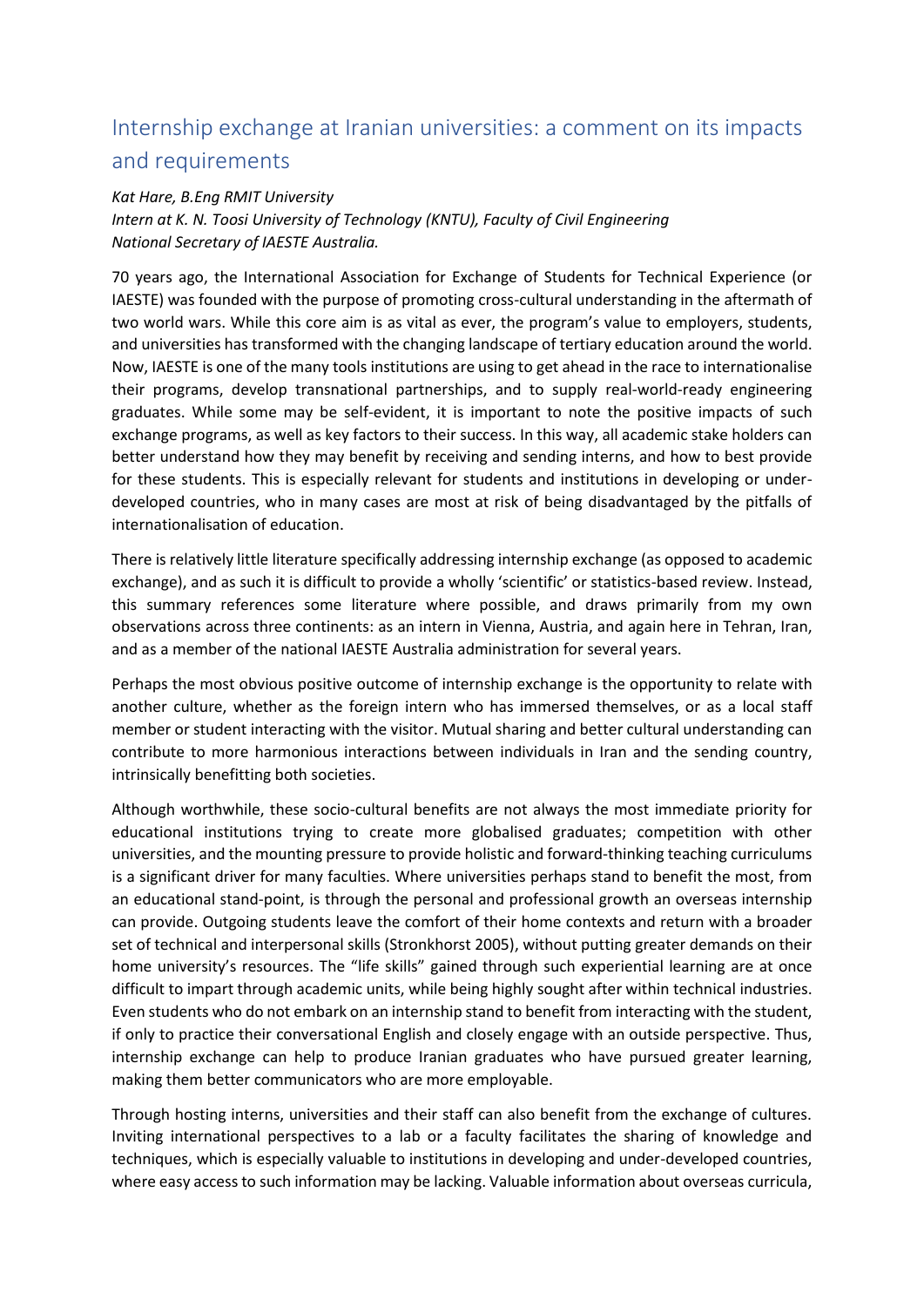methods of course delivery, and so on can be acquired. Further, for universities seeking to expand their intake of international students, the perspectives of foreign interns can be invaluable in terms of priming the institution to attract students from target regions. During my own internship, I have used my firsthand experiences with Australian university websites to help suggest edits to the KNTU International online portal. This is an example of how a single intern can "road-test" the faculty and provide feedback to ensure the university is attractive to potential incoming students, and provides the best possible environment for them.

In the corporate sector around the world, there have been many cases where foreign interns are hired full time upon graduating. There has also been at least one case of an Iranian intern working with their host company to set up a branch in Iran upon their return. This kind of networking and partnership, i.e. professional exchange, is hugely beneficial for the student, the company, and the Iranian economy. This model of partnership is viable for Iran's academic sphere as well. In hosting or sending a student, universities create an opportunity to build professional and academic relationships abroad, improving their visibility and reputation (Toncar & Cudmore 2000). This can manifest as simple ongoing knowledge exchange, outright research collaboration, or even formal joint academic programs. Importantly, post graduate programs in Iran can also be promoted to foreign interns. Foreign interns working in Iran have already demonstrated some interest in this country by choosing to visit, and following a positive internship experience they may choose to stay or return later. Iranian students who embark on internships may also benefit hugely from this partnership-building, and have the unique opportunity to develop an international network within their study field, before entering the workforce.

The dominance of Western approaches to internationalisation in education around the world is welldocumented, along with its negative impacts on developing countries (Varghese 2008; Morosini et al. 2017; Bedenlier et al. 2017). These negative impacts can be avoided or alleviated through engaging in internship exchange programs. Participating supervisors may tailor their internship offers based on the level of study required, field and specialisation, and length of stay. This flexibility empowers Iranian institutions to create an internship model which best suits them and their needs, rather than adhering to an outside, potentially ill-fitting template. Where the overall direction of flow of students for academic exchange is overwhelmingly out of developing and into developed countries (Varghese 2008), for internship exchange this is not the case. IAESTE's core goal of one-to-one exchange between member countries is broadly achieved. Taking the example of the Middle East, there is a less than 3% difference between the volume of IAESTE interns leaving the region than entering it. (Legacka 2017). The issue of brain drain is apparent, as globally mobile Iranian students may be spurred on to work or further their study overseas. However, the relatively even direction of mobility with internship exchange means that there is a real opportunity for the reverse to happen, and Iranian universities can attract more incoming interns into their post-graduate programs.

In the tertiary education sector, foreign students are often charged considerably more than locals, and are seen to be subsidising higher education in already developed countries (Varghese 2008). In contrast, interns on an exchange are empowered by being paid for the service which they provide the host university. The paid nature of the internships also makes the program more accessible for students from low GDP countries, as the salary provided covers living costs at minimum. Commercialised internship exchange programs do exist and, and as with other profit-oriented educational organisations, may be at risk of prioritising profit over student development and greater learning (Wadhwa 2016). By engaging with not-for-profit internship exchange organisations this issue can be avoided entirely.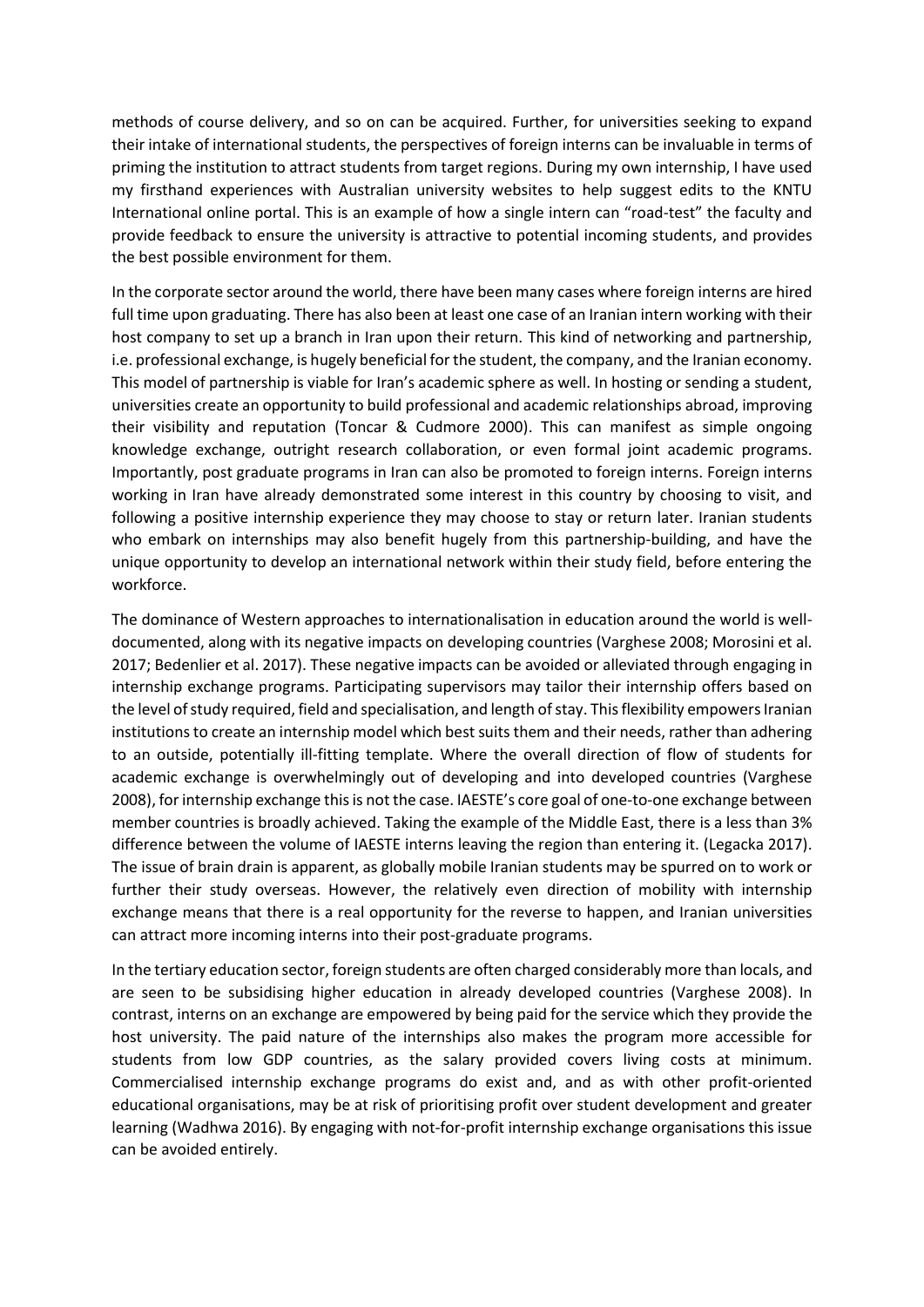So, while internship exchange alone may not solve the greater issues of internationalisation, the model is flexible enough to empower universities in developing countries, and mitigate problems of inequality.

There can be a number of challenges for universities, faculties, or individual staff members wishing to host a foreign intern. Institutional obstacles, such as access to funding and staff language skills, are perhaps best handled by the faculty and are not the topic of this note. However, if and when these are overcome, there are some efforts which should be made to ensure that the subsequent internship is as valuable as possible for both the student and university.

Simply through a student visiting and spending time in another culture, the benefits of cultural exchange can be achieved for all parties (Vandeveer & Menefee 2006; Huettman Roberts 1998; Marlin-Bennett 2002). The other valuable outcomes, such as new partnerships, and sustained knowledge exchange, require a more concerted effort. In general, as with all cross-cultural cooperations, a degree of flexibility from both parties is necessary. Different communication and work styles may crop up, but with some patience and openness are unlikely to cause problems. In order to navigate any differences, early and sustained communication between intern and supervisor(s) is important.

It is also of utmost importance that both supervisors and the intern are in agreement or have a good idea about the work that will be carried out before the start date. Many interns expect some degree of structure during their internships, and tangible results at the end of their time. In turn, universities typically have requirements for work hours, dress code, and deliverables. Early communication gives both parties time to discuss and understand these elements. The longevity and success of the internship program can be dependent on this understanding, so touching base before the internship is highly recommended. A detailed internship description is also helpful in this regard. It is important for supervisors to carefully assess the CVs of applicants before accepting them for any roles and exercise their right to refuse an applicant if necessary.

Interns who have received support and direction from their supervisors, and have conducted some level of meaningful work, show greater satisfaction, and are much more likely to show interest in post graduate study and/or other partnerships. For the IAESTE program, intern preferences of timeframe vary greatly, but for northern hemisphere countries a short-term duration over the mid-year is generally preferred. Therefore, an internship duration of 8 weeks is recommended for the 'typical' internship. This allows for a meaningful amount of work to be carried out, and is an attractive timeframe for the bulk of prospective applicants.

To conclude, although there are many different motivations for Iranian participants in internship exchange programs, for students and faculty members alike, there are some common benefits. The intrinsic benefits for individual students embarking on an overseas professional and cultural experience are incredibly profound. Local students may also develop through their interaction with visiting interns, so the benefits are not limited to interns and faculties. With continued involvement and self-reflexivity, institutions can and do take advantage of the exchange to cultivate their networks and build partnerships, improve their reputation, advance research programs, and deliver more advanced curricula. To achieve such success, it is crucial for supervisors to discuss their and the intern's expectations, and provide ongoing support and open communication before and during the internship. Internship exchange is clearly a useful practice for Iranian institutions, and it can also be seen to minimise or negate the common detriments of internationalisation of higher education to developing countries.